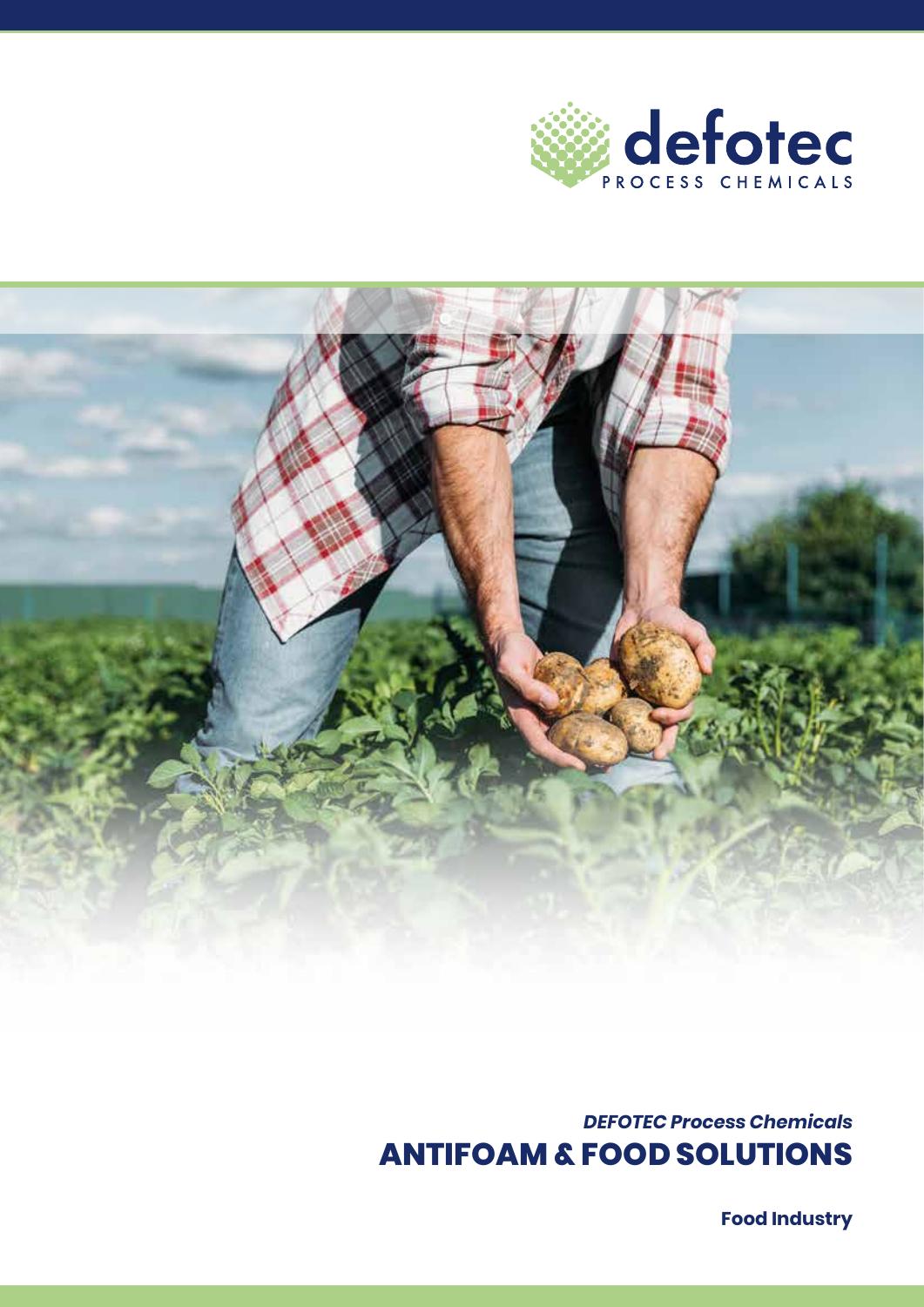

## **Food industry**

## **Process chemicals**

Undesired foaming occurs in various forms in food and related industries, which can be attributed to several causes, mitigating efficient processes. The use of defoamers is necessary in many cases to guarantee a smooth process and to reduce total production costs.

Our defoamers are approved as auxiliaries for the food industry and are Kosher and Halal certified.

Since the causes of undesired foam development are very diverse, **DEFOTEC** offers special types of defoamers for different application areas and is constantly developing new, customized defoamers. **DEFOTEC**  can guarantee the consistently high quality of our products, thanks to our quality management.





## **Applications**

- All areas of sugar production
- Starch manufacturing
- Potato processing
- Fermentation (bioethanol, amino acids, yeast, citric acid, etc.)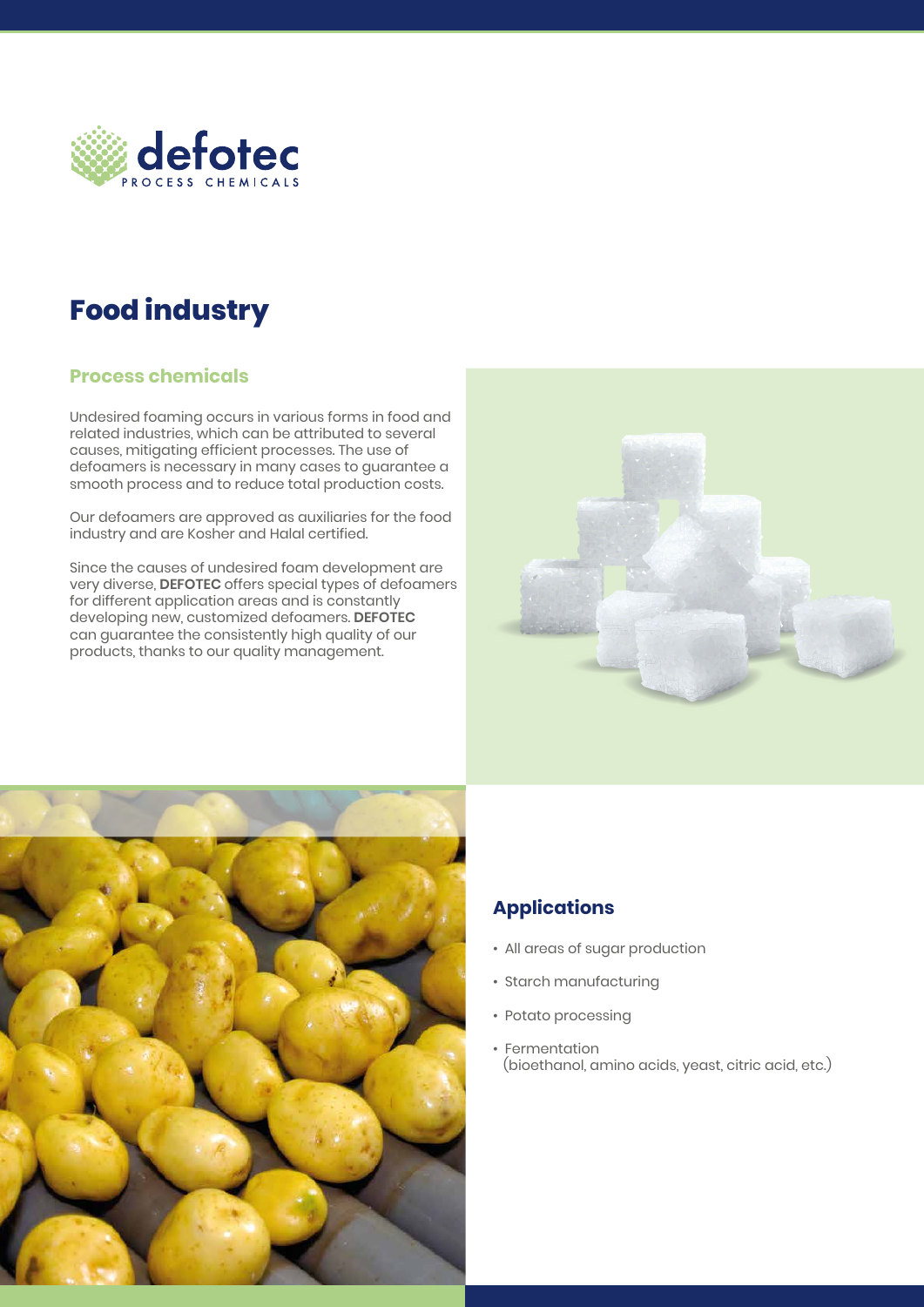

| <b>Product</b>                  | <b>Chemical basis</b>                                   | <b>Application</b>                                                   | <b>Temperature</b><br>range |  |
|---------------------------------|---------------------------------------------------------|----------------------------------------------------------------------|-----------------------------|--|
| <b>Defoamers</b>                |                                                         |                                                                      |                             |  |
| <b>DEFOSPUM® RWK</b>            | Blend of polyglycol ethers and<br>fatty acids           | Food industry, beet and potato<br>washing                            | $5 - 25$ °C                 |  |
| DEFOSPUM <sup>®</sup> S 664     | Blend of surfactants, fatty<br>alcohols and fatty acids | Food industry, beet and potato<br>washing                            | $5 - 35$ °C                 |  |
| <b>DEFOSPUM® ZI 21</b>          | Blend of polyglycol ethers and<br>fatty acids           | Food industry, beet and potato<br>washing                            | $5 - 25$ °C                 |  |
| <b>DEFOSPUM® SI 62K</b>         | Blend of polyglycol ethers and<br>fatty acids           | Food industry, beet and potato<br>washing                            | $5 - 25$ °C                 |  |
| DEFOSPUM <sup>®</sup> ZI 33     | Combination of polyalkylene<br>glycol                   | High temperature defoamer,<br>evaporation, sugar industry            | 40-120°C                    |  |
| <b>DEFOSPUM<sup>®</sup> HWK</b> | Polyalkylene glycolether with<br>fatty acids            | Evaporation, sugar industry                                          | 30-100°C                    |  |
| DEFOSPUM® ZI08K                 | Polyalkylene glycolether with<br>fatty acids            | Sugar industry                                                       | $30-100$ °C                 |  |
| DEFOSPUM <sup>®</sup> KW 250K   | Polyalkylenglycolether                                  | Sugar industry                                                       | 40-120°C                    |  |
| <b>DEFOSPUM® BIO BZ</b>         | Blend of different organic<br>vegetable oils            | General organic production                                           | $5 - 100^{\circ}$ C         |  |
| <b>DEFOSPUM® FKLN</b>           | Non-ionic fatty alcohol and<br>polyglycol               | Sugar industry, pan aid for<br>crystallization                       | 50-100°C                    |  |
| DEFOSPUM® FE 252                | Combination of polyalkylene<br>glycol and fatty acids   | Potato processing, fermentation<br>industry and starch manufacturing | 20-100°C                    |  |
| <b>DEFOSPUM® KI 77K</b>         | Combination of polyalkylene<br>glycol and fatty acids   | Potato processing and starch<br>manufacturing                        | 35-100°C                    |  |
| DEFOSPUM® KI 65K                | Combination of polyalkylene<br>glycol and fatty acids   | Potato processing and starch<br>manufacturing                        | $5 - 35$ °C                 |  |
| <b>DEFOSPUM® FE 85</b>          | Blend of fatty acid esther and<br>polyalkylenglycol     | Fermentation industry                                                | $25 - 50^{\circ}$ C         |  |
| DEFOSPUM <sup>®</sup> 7E4       | Combination of<br>polyglycolethers and fatty acids      | Fermentation industry                                                | $25 - 50^{\circ}$ C         |  |
| DEFOSPUM® 23 SK                 | Silicon emulsion                                        | General defoamer                                                     | $0 - 100^{\circ}$ C         |  |
| <b>Other process chemicals</b>  |                                                         |                                                                      |                             |  |
| DEFOSTAR <sup>®</sup> 220       | Formulation of natural cleaning                         | <b>Biostabilizer</b>                                                 | $5 - 100^{\circ}$ C         |  |

| DEFOSTAB <sup>®</sup> 220        | Formulation of natural cleaning<br>agents and resins in water | Biostabilizer      | $5 - 100^{\circ}$ C |
|----------------------------------|---------------------------------------------------------------|--------------------|---------------------|
| DEFOFLOC <sup>®</sup> 2740 TR    | Anionic polymers                                              | Anionic flocculant | $0 - 100^{\circ}C$  |
| <b>DEFOSCALE<sup>®</sup> VZK</b> | Anionic polymerdispersion                                     | Antiscaling agent  | $0 - 100^{\circ}$ C |